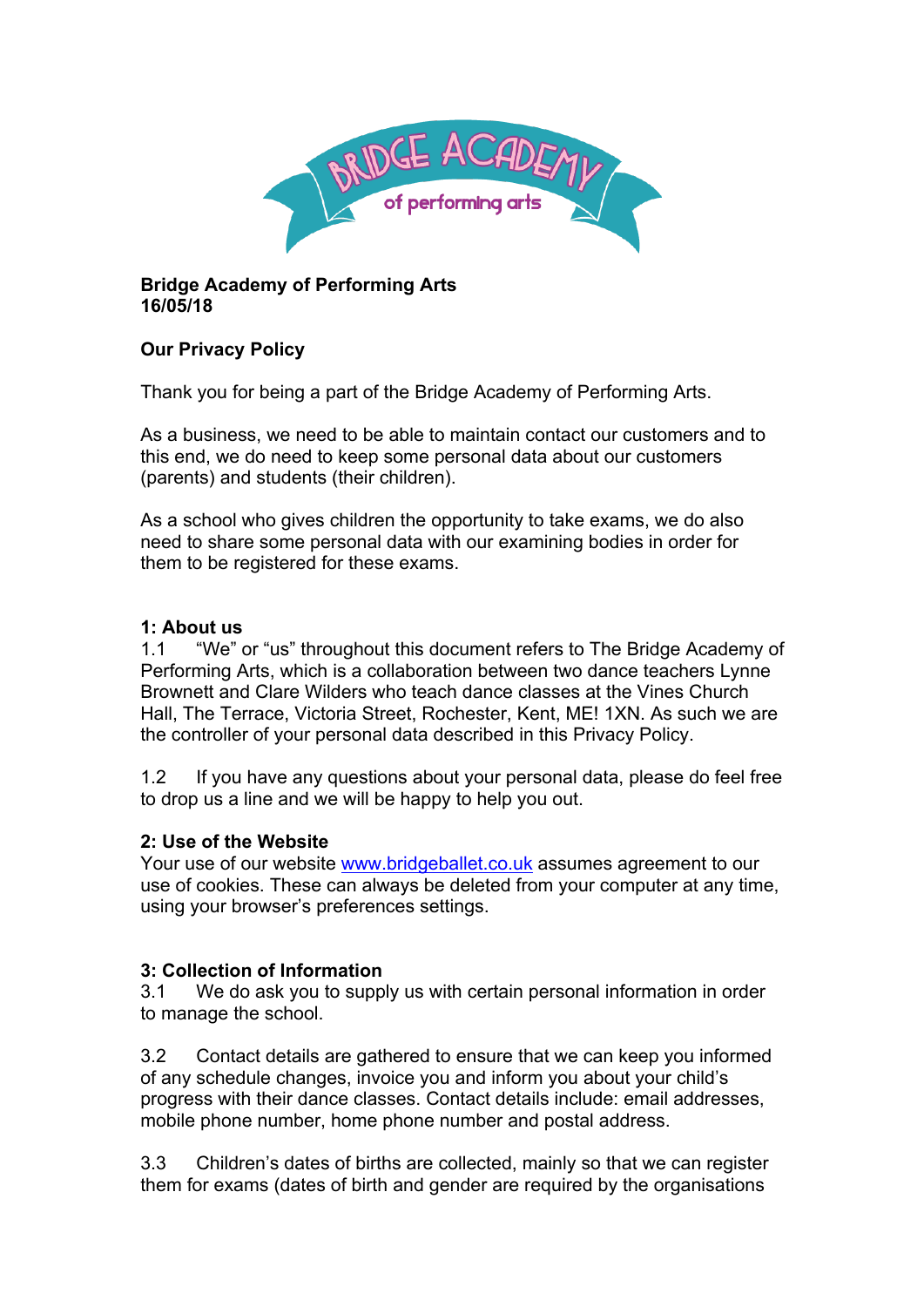IDTA, RAD and ISTD prior to exam entry). This also ensures that your child is in the correct class for their age group, and also allows us to wish them a happy birthday in our private Facebook group.

3.4 We also collect health information that could relate to your child's safety and learning whilst attending our dance classes. This could include notifications of allergies or breathing issues, behavioural or learning challenges in order to allow us to ensure the inclusivity of our classes.

3.5 We do not personally collect or hold any of your financial details. 3.6 We also collect email addresses, with permission, for our seasonal news mail.

3.7 We collect postal addresses partly for our market research, so we can see where most of our customers are based and also so we can send out postal greetings cards.

3.8 Some personal contact information of potential customers is collected via the route chosen by them for their initial enquiry.

3.9 Upon registration, further personal information is collected via our paper ParQ registration forms.

# **4: Use of Information**

By joining the school, you agree to our use of your personal information in order to maintain and manage the smooth running of the school.

4.1 We use email addresses for general updates and the sending of invoices

4.2 We use mobile phone numbers to call parents to discuss students' progress and texts to send last minute updates or reminders. Especially when there is a last minute change to a class or facilities due to circumstances outside our control (Snow day for example). We also hold additional phone numbers for emergency contact purposes.

4.3 We use dates of birth for entries to exams, as these are required by the examination bodies to ensure correct identification of the candidates.

4.4 We use health information purely to ensure the safety and most effective class time for your child.

### **5: Storage of Information**

5.1 Information is collected in paper format by completing our parQ questionnaire. These questionnaires are stored in a locked filing cabinet in a secure building.

5.2 The information is then transferred to an encrypted document on a password secured lap top.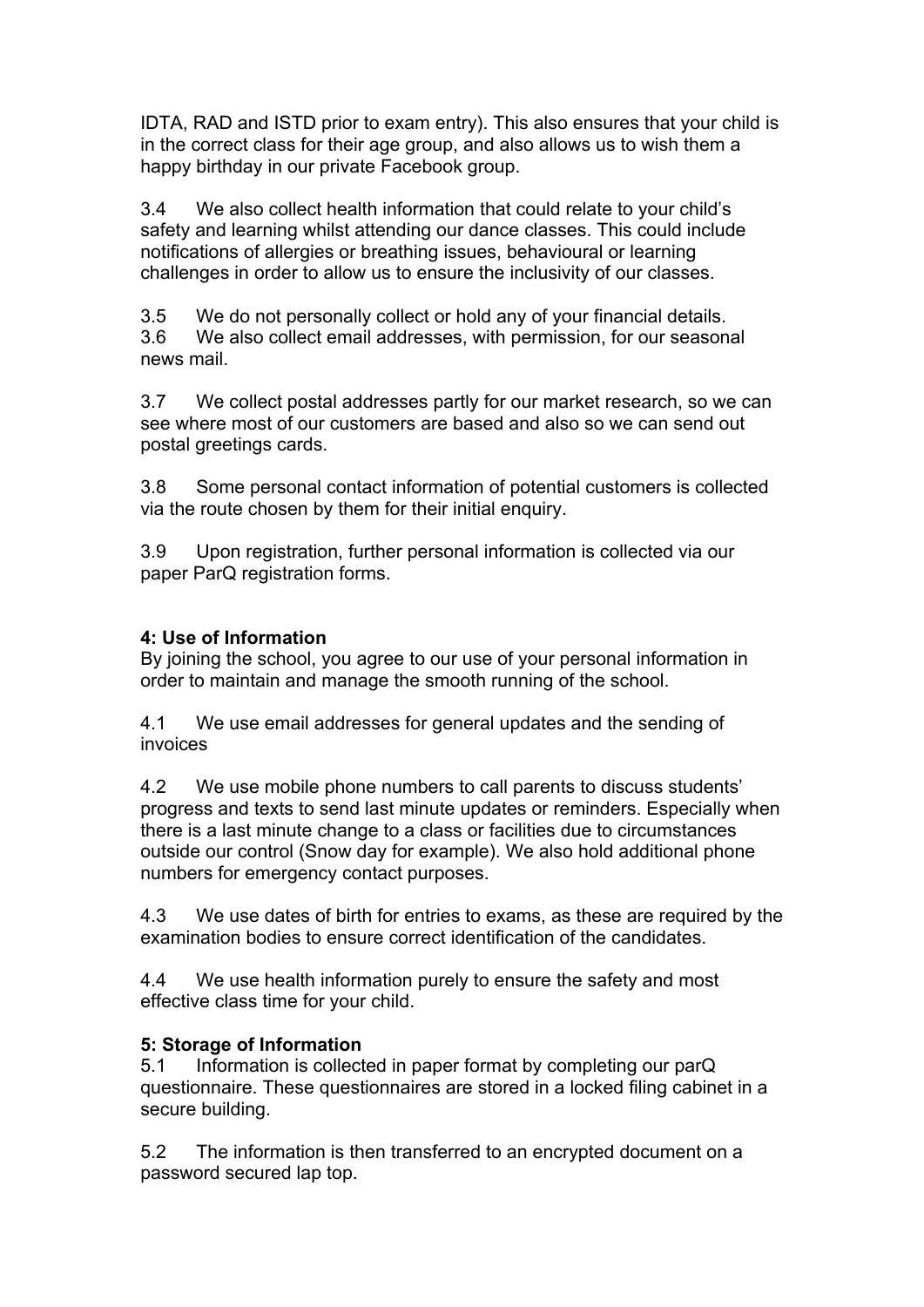5.2 Personal information is also processed with more than one on line data management service all of which are encrypted and password secured and fully GDPR (General Data Protection Regulation) compliant, and with whom we have Data Processing agreements. These include DanceBiz, MailChimp and Google Drive.

5.3 We have taken every measure possible to ensure the security of your data, however we cannot absolutely guarantee the security of information transferred over the internet.

### **6: Legal basis for Processing your Information**

6.1 As mentioned above, our legal basis for collecting your information is to facilitate the management of our school and enable entry into recognised exams.

6.2 Please note we we will only collect information directly from you, with your consent, and information that is relevant to the management of our school.

### **7: Disclosure of your Information**

7.1 We may disclose your personal information to third parties when permitted by law including:

- 1. with your consent
- 2. to our suppliers in order for them to help us provide the best possible service for you which includes:
	- a. Examining boards in order to enter students for exams
	- b. Our data management service in order to facilitate the smooth functioning of our business
	- c. Our provider of customer relationship management services (allowing us to send personalised email communications etc)
	- d. Our payment services provider in order to process your payments

7.2 These suppliers' use of your personal data may be subject to their own privacy policies which are available on their websites, and we recommend that you familiarise yourself with these.

- 3. If we sell or buy any business or assets in which case we may disclose your information to the prospective seller or buyer of such assets provided they be used in accordance with this Privacy Policy.
- 4. If all our assets are accrued by a third party provided that they continue to use your information substantially in accordance with this Privacy Policy.
- 5. If we are under a duty to disclose or share your information in order to comply with any legal obligation, or in order to enforce our terms and conditions, to protect our rights, property or safety, of our customers or others. This includes the exchanging of information with other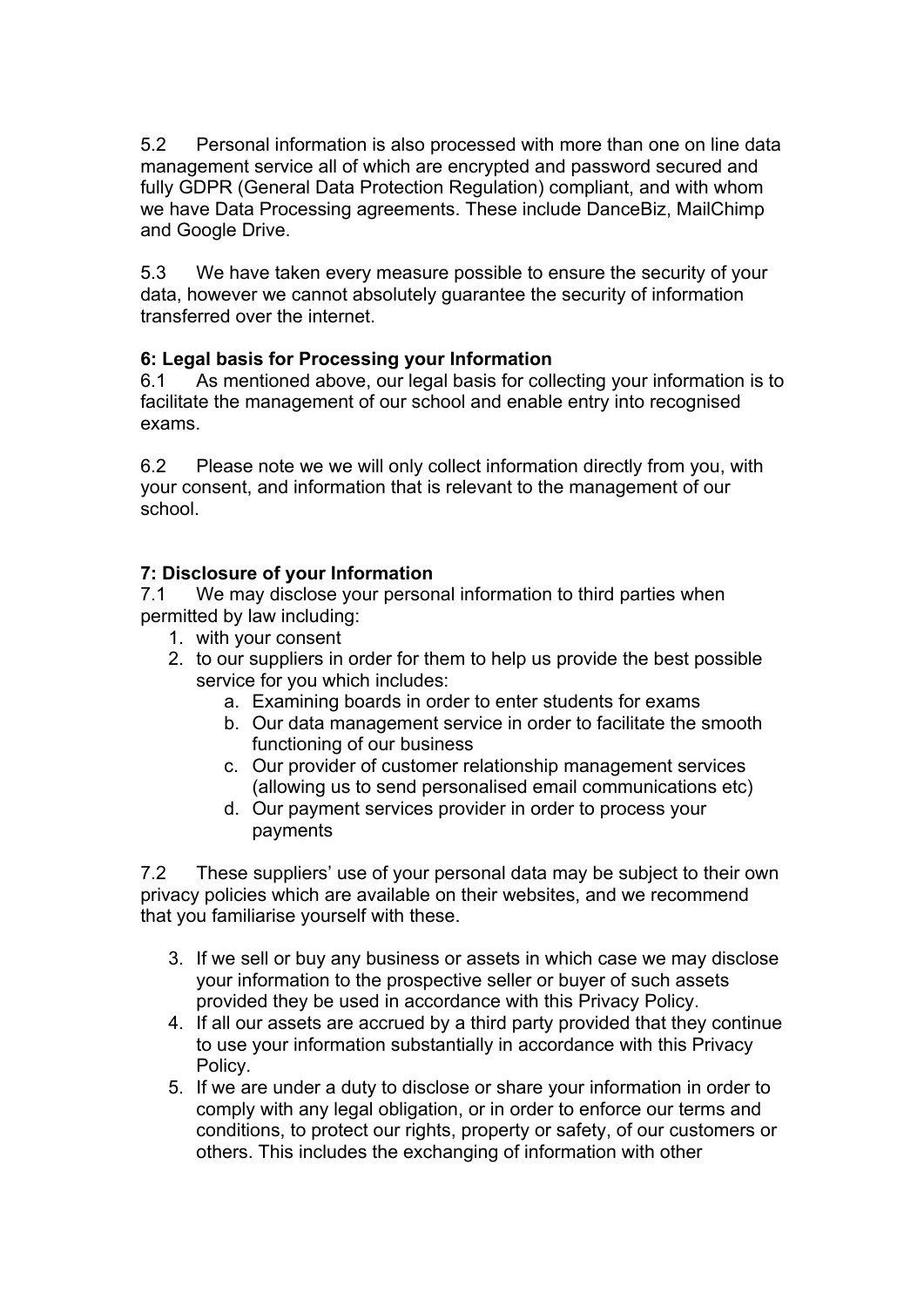companies or organisations for the purpose of fraud protection and credit risk reduction.

## **8: Data Retention**

8.1 We retain personal information we collect from you where there is an on going, legitimate business need to do so (for example to provide you with our services or to comply with applicable legal, tax or accounting requirements).

8.2 When we have no further on going, legitimate business need to process your personal information, we will either delete or annonymise it. If this is not possible (for example due to information being stored in back up archives) we will store your information securely and isolate it from any further processing until deletion is possible.

# **9: Your Rights**

9.1 you have the following data protection rights:

- you can edit your personal details whenever you wish, simply send us your updated information and we can edit your details accordingly.
- You can object to the processing of your personal information or ask us to restrict the processing of your information (for example you can choose not to opt in to our general mailing list).
- You may unsubscribe from our mailing list at any time by clicking the "unsubscribe" button.
- You can remove your consent to our processing of your information at any time.
- You have the right to complain to a data protection authority about our collection and use of your personal information. For more information please contact your local data protection authority.
- Our website and facebook page may well share links to third party websites and companies. Please note that these websites will have their own privacy policies.

### **10: Children**

10.1 We strongly believe in protecting the privacy of children and in line with this belief we are particularly careful with the information of our students.

10.2 We only collect the information necessary to run our classes in a safe and organised manner this may include the following:

- Health conditions that may affect the child's ability to safely partake in dance classes
- Cognitive conditions that may challenge the child's ability to process information shared in our classes. This will help us ensure that our classes are inclusive and enable the best possible learning outcome.
- Identification data (dates of birth and names) that are used by examination boards to confirm correct identity of each exam entrant.

# **11: Cookies**

Our website uses cookies. Cookies are small files stored on your computer's hard drive which are used to collect your personal information. You may